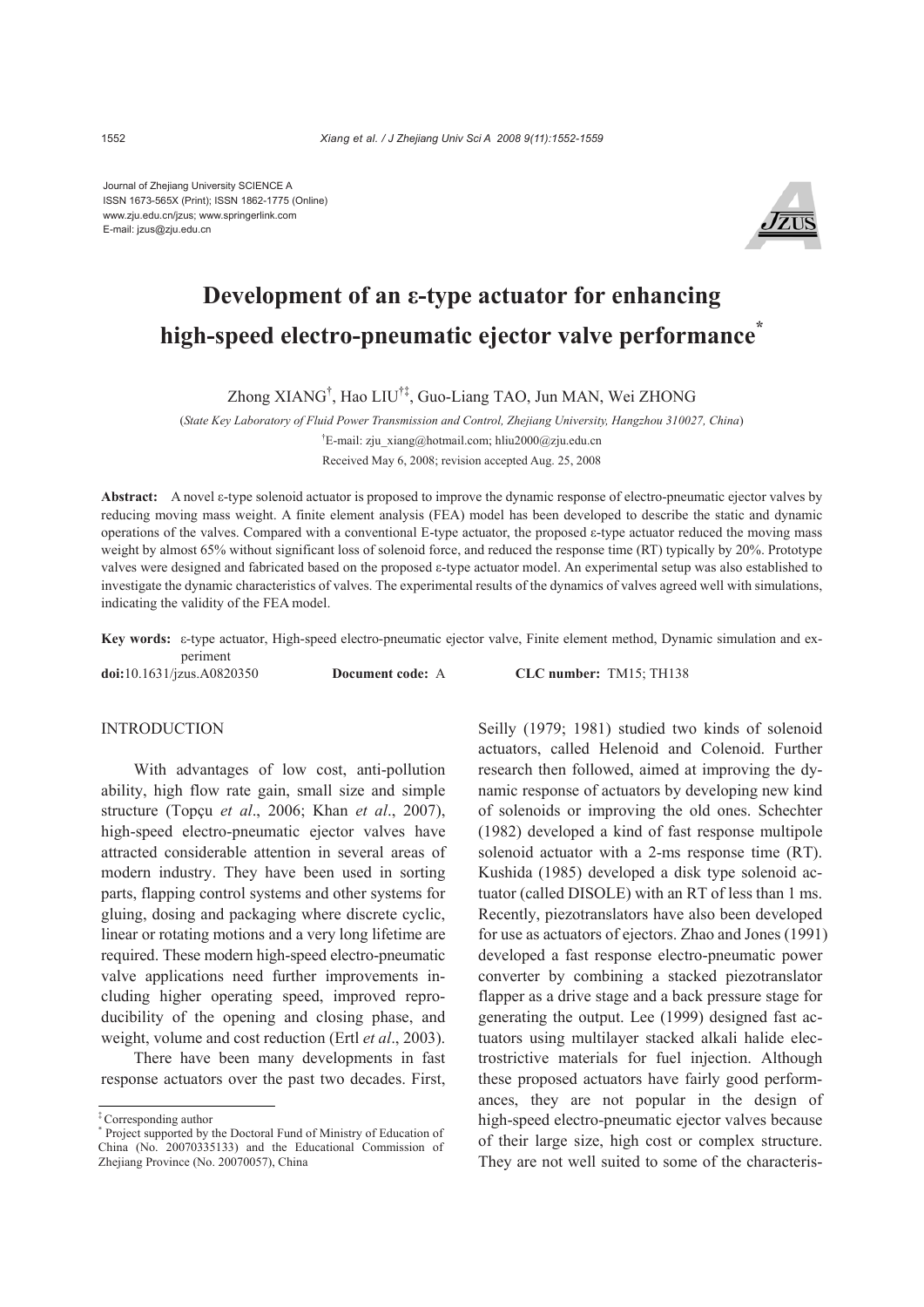tics inherent in high-speed electro-pneumatic ejector valves, including small stroke length (0.05~0.10 mm) and low working pressure (less than  $1.0 \times 10^6$  Pa). Neither are they well suited to the needs of industrial applications including small size, low cost, large force production, lack of operation maintenance under continuous duty cycles at 150~300 Hz and multibillion cycle operation (in excess of five billion cycles) (Khan *et al.*, 2007).

On the contrary, classical C-type and E-type actuators are still favored for use as ejector valve actuators because of their simplicity and high holding force capability. For example, Fig.1 shows a schematic cross section through a typical actuator that has been used in an ejector valve. The symbols (e.g., *l*g, *d*in) used in Fig.1 and Fig.2 (see in next section) for dimensional parameters normally consist of a prefix character, *l* for length and *d* for diameter, and a subscript to differentiate from each other. It is obvious that the actuator showed in Fig.1 is essentially an E-type actuator that consists of an excitation coil wound around a magnetic E-core stator and a disk steel armature (moving mass). The armature will be caught or released by energizing or de-energizing the wound coil. The solenoid force produced by the actuator is needed to overcome the reaction force to which the armature is subjected as a result of high-pressure air flowing through the valve. As proved by Schechter (1982) and Seilly (1979; 1981), with an E-type (or C-type) actuator, the larger the solenoid force required, the lower the acceleration of the armature (moving mass). This presents a substantial challenge to obtaining further improvement in the valve dynamics within its compact packaging size.



**Fig.1 Definitions of dimensional parameters for a conventional E-core stator and disk armature** 

This paper describes the development of an ε-type actuator (in cross section, the shape of the actuator looks like the character ε) to balance the increased solenoid force and the decreased armature acceleration inherent in E-type actuators to enhance the performance of electro-pneumatic ejector valves. The finite element analysis (FEA) method is used to model and simulate the actuator and the fabricated ejector valve. Steady state and dynamic response characteristics of E-type and ε-type actuators are thoroughly compared. Finally, simulated dynamic displacement and current results of the actuator are contrasted with the experimental results, respectively. As an example of application, the newly developed high-speed pneumatic ejector valves are used in the ejection systems of high-speed optical food sorting machines.

# FINIT ELEMENT ANALYSIS MODELLING

# **Description of the ε-type actuator and design of the prototype valve**

Fig.2a illustrates the schematic structure of the proposed ε-type actuator. Compared with the E-type actuator (Fig.1), a 'core shoulder' is introduced into the ε-type actuator structure. The structural dimensions of both actuators are almost the same while the armature (moving mass) weight of the ε-type actuator is reduced considerably. As proved below, the solenoid force produced by an ε-type actuator is almost the same as that produced by an E-type actuator, but the dynamic response performance of the ε-type actuator is much improved.

Fig.2b shows a schematic cross section of the fabricated prototype valve. The valve can be divided into three major bodies (bodies I, II, III). Body I consists of a magnetic ε-core, a wound coil and a plastic ring, and provides an air inlet port. A wire tunnel is also drilled in it. Body II has a circular chamber in the center to house the armature. The diameter of the chamber is designed to be slightly bigger than that of the armature to ensure that the armature can move freely. Four semicircular slots are distributed evenly along the inner circumference of body II to improve the flow rate of the valve. Body III provides an air outlet port, shown in detail in Fig.2c (top view). The coil consists of 150 turns of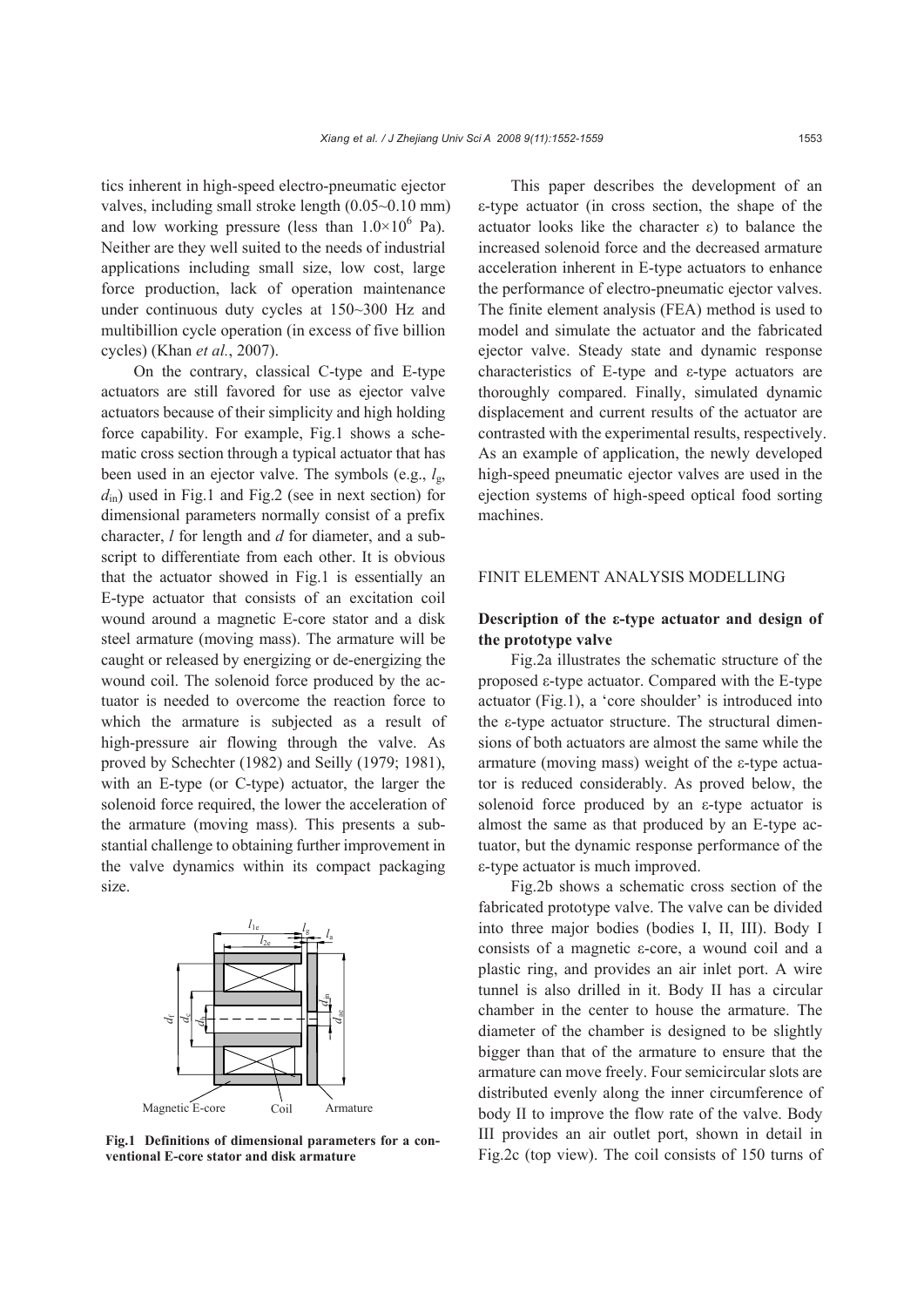isolated copper wire with a resistance of 3.2  $Ω$ . It is directly wound on the magnetic core to improve the heat-sinking capacity of the valve. All three bodies are made of hard aluminum and are joined together with four hexagonal socket countersunk head screws. The valve is sealed with O-rings or rubber sheet. Contact faces, such as the lower face of the armature





**Fig.2 Definitions of dimensional parameters for (a) the proposed ε-core stator and disk armature, (b) schematic cross section of the prototype valve and (c) top view of the body III** 

and the upper face of body III, are abrasively trimmed to ensure accurate assembly and provide a good seal. The height of the magnetic core is designed to be typically 0.05 mm less than that of the magnetic frame to reduce the close contact area between the armature upper face and the actuator core. Grooves are also milled in the lower face of the magnetic frame so that the armature can return as soon as the coil is de-energized.

For all of the following numerical simulations and experiments, Table 1 lists all the actuator dimensional parameters (for detail please refer to Fig.1 and Fig.2a) and Table 2 lists all other parameters adopted unless otherwise stated. Fig.3 shows the magnetization characteristics of the material used for both type actuators' armature and stator core.

**Table 1 Specification of the E-type and ε-type actuators**

| Dimension             | E-core       | ε-core       |
|-----------------------|--------------|--------------|
| (mm)                  | and armature | and armature |
| $d_{\rm h}$           | 4            | 4            |
| $d_{\rm c}$           | $\,$ 8 $\,$  | 8            |
| $d_{\rm f}$           | 16           | 16           |
| $l_{\rm a}$           | 1.5          | 1.5          |
| $d_{\rm a}$           |              | 19           |
| $d_{\text{ae}}$       | 19           |              |
| $\mathbf{d}_{\rm in}$ | 3.6          | 3.6          |
| $d_{\rm ac}$          |              | 11.4         |
| $l_{1e}$              | 13           |              |
| $l_{1\epsilon}$       |              | 13.9         |
| $l_{2e}$              | 11.5         |              |
| $l_{2\varepsilon}$    |              | 12.4         |
| $l_{3\varepsilon}$    |              | 0.9          |
| $d_1$                 |              | 10.6         |
| $d_2$                 |              | 8.8          |
| $d_3$                 |              | 6.8          |
| $\mathfrak{d}_4$      |              | 5.2          |
| $d_{\rm s}$           |              | 10           |

| Parameter                                           | Value                  |
|-----------------------------------------------------|------------------------|
| Electric permittivity of free space $\zeta_0$ (F/m) | $8.85 \times 10^{-12}$ |
| Actuator material electrical conductivity           | $1\times10^6$          |
| $\sigma$ (S/m)                                      |                        |
| Coil resistance $R(\Omega)$                         | 32                     |
| Density of the material $\rho$ (kg/m <sup>3</sup> ) | $7.65 \times 10^3$     |
| Damping coefficient of air $b$ (N·s/m)              | $1.8 \times 10^{-5}$   |
| Absolute ambient pressure $P_a$ (N/m <sup>2</sup> ) | $1.01 \times 10^5$     |

## **Electromagnetic field sub-model**

2D axisymmetric FEA models can be built to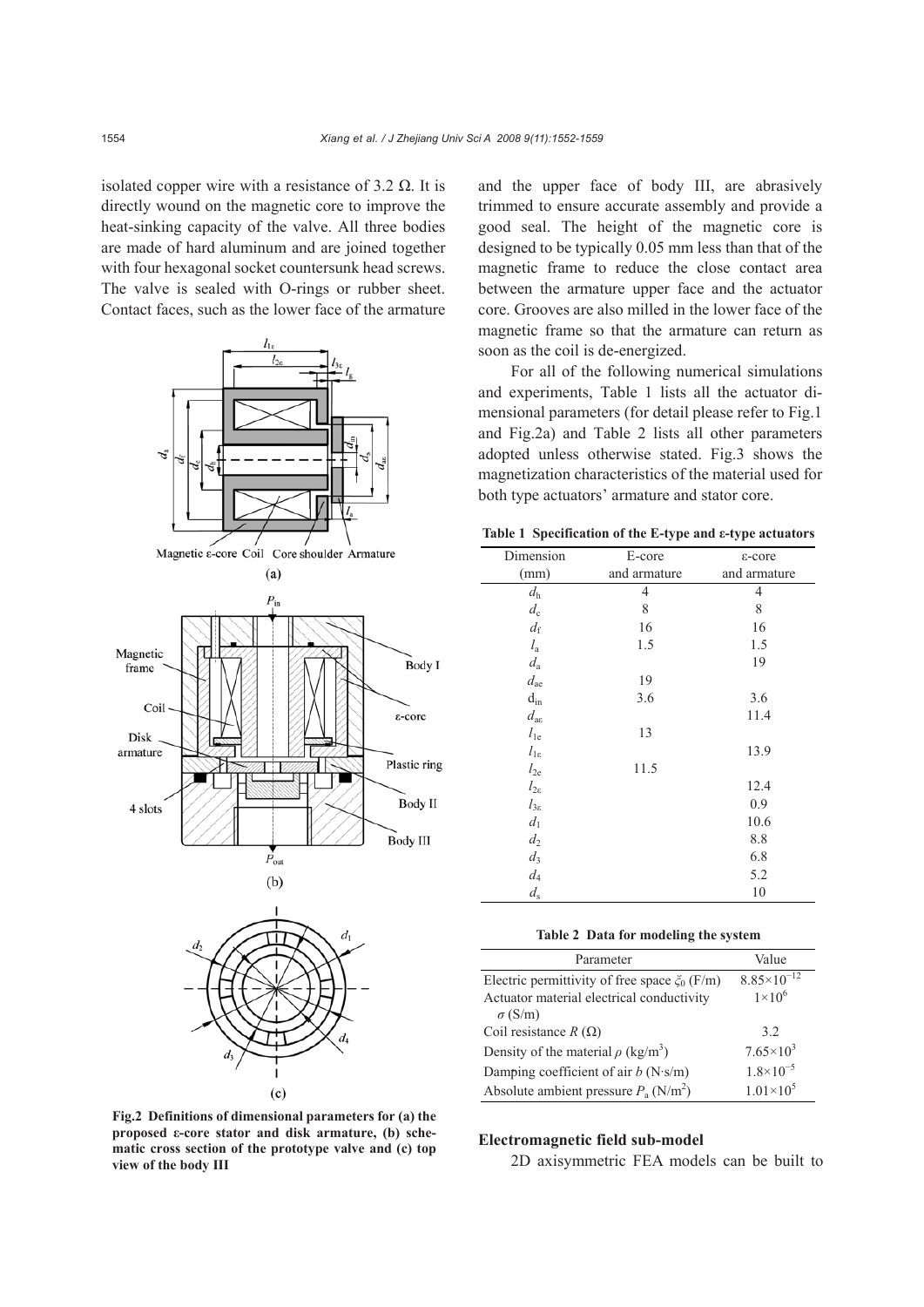

**Fig.3 Initial magnetization curve for E-type and ε-type actuators** 

simulate both actuators (Figs.1 and 2). Assuming that the material used for the actuator is isotropic and its hysteresis can be neglected, electromagnetic fields are governed by Maxwell equations  $(Eqs.(1)~(4))$ with displacement currents ignored (quasi stationary limit) while the constitutive equation is expressed as Eq.(5) (Nannapaneni, 2004):

$$
\nabla \times \boldsymbol{H}(r,t) = \boldsymbol{J}(r,t),\tag{1}
$$

$$
\nabla \cdot \boldsymbol{B}(r,t) = 0, \tag{2}
$$

$$
\nabla \times \boldsymbol{E}(r,t) = -\frac{\partial \boldsymbol{B}(r,t)}{\partial t},\tag{3}
$$

$$
\nabla \cdot \boldsymbol{E}(r,t) = \frac{\rho(r,t)}{\xi_0},\tag{4}
$$

$$
H = vB, J = \sigma E, \tag{5}
$$

where  $H$  is the magnetic-field intensity,  $r$  is the radial coordinate in the cylindrical coordinate system, *B* is the magnetic flux density,  $\boldsymbol{J}$  is the current density,  $\boldsymbol{E}$ is the electric-field intensity,  $\rho$  is the volumetric charge density, *ξ*0 is the electric permittivity of free space, *v* is the material reluctivity, and  $\sigma$  is the electrical conductivity.

By introducing magnetic vector potential *A* and electrical scalar potential *φ*, and combining with Coulomb gauge condition and Dirichlet boundary condition, Maxwell equations can be expressed as (Pawlak and Nehl, 1988; Khan *et al.*, 2007):

$$
B = \nabla \times A,\tag{6}
$$

$$
\nabla \cdot \left(\frac{\partial A}{\partial t} - \nabla \varphi\right) = 0,\tag{7}
$$

$$
\nabla \times (\nu \nabla \times A) = \mathbf{J} - \sigma \frac{\partial A}{\partial t} + \frac{\mathrm{d}\delta}{\mathrm{d}t} \sigma \times (\nabla \times A), \quad (8)
$$

where  $\delta$  is the armature displacement.

In the transient case with motion, an additional circuit equation should be simultaneously solved with the partial differential equation of the magnetic field. The following voltage equation is used to couple the electric and magnetic models:

$$
U(t) = IR + L(\delta, I)\frac{dI}{dt} + I\frac{d\delta}{dt}\frac{\partial L(\delta, I)}{\partial x}, \quad (9)
$$

where *U*, *I*, *R*, *L* are the external energizing voltage, coil current, coil resistance and wound coil reluctance, respectively.

The total solenoid force  $F_{\text{mag}}$  produced by the actuator can be derived by integrating the Maxwell stress tensor *T* over the surface *S* surrounding the armature as Eq.(10):

$$
F_{\text{mag}} = \oint_{S} \mathbf{J} \mathbf{n} \, \mathrm{d} S. \tag{10}
$$

#### **Mechanical sub-model**

Taking solenoid force, moving mass, viscous damping and pressure force into account and applying Newton's 2nd law, the governing equation for the armature can be expressed as

$$
F_{\text{mag}} = m \left( \frac{d^2 \delta(t)}{dt^2} + g \right) + b \frac{d \delta(t)}{dt} + F_{\text{p}}, \qquad (11)
$$

$$
m = \rho_{\text{m}} V, \qquad (12)
$$

where  $g$  is the gravity,  $b$  is the viscous damping coefficient of the air,  $F_p$  is the pressure force acting on the armature, and  $m$ ,  $\rho$ <sub>m</sub> and  $V$  are the mass, material density and volume of the armature, respectively.

Referring to Fig.2b and Fig.2c, Eq.(13) can be used to estimate the static pressure force,  $F_{\rm sp}$ , acting on the armature when it is released by the magnetic core (closed state):

$$
\frac{\pi}{4}(d_2^2 - d_3^2)(P_s - P_a) \le F_{sp} \le \frac{\pi}{4}(d_1^2 - d_4^2)(P_s - P_a),
$$
 (13)

where  $P_s$  and  $P_a$  are the pressures at the valve inlet and outlet ports, respectively.

The flow status at the time when the armature is caught with the magnetic core (Fig.4) takes into account that there are grooves in the lower surface of the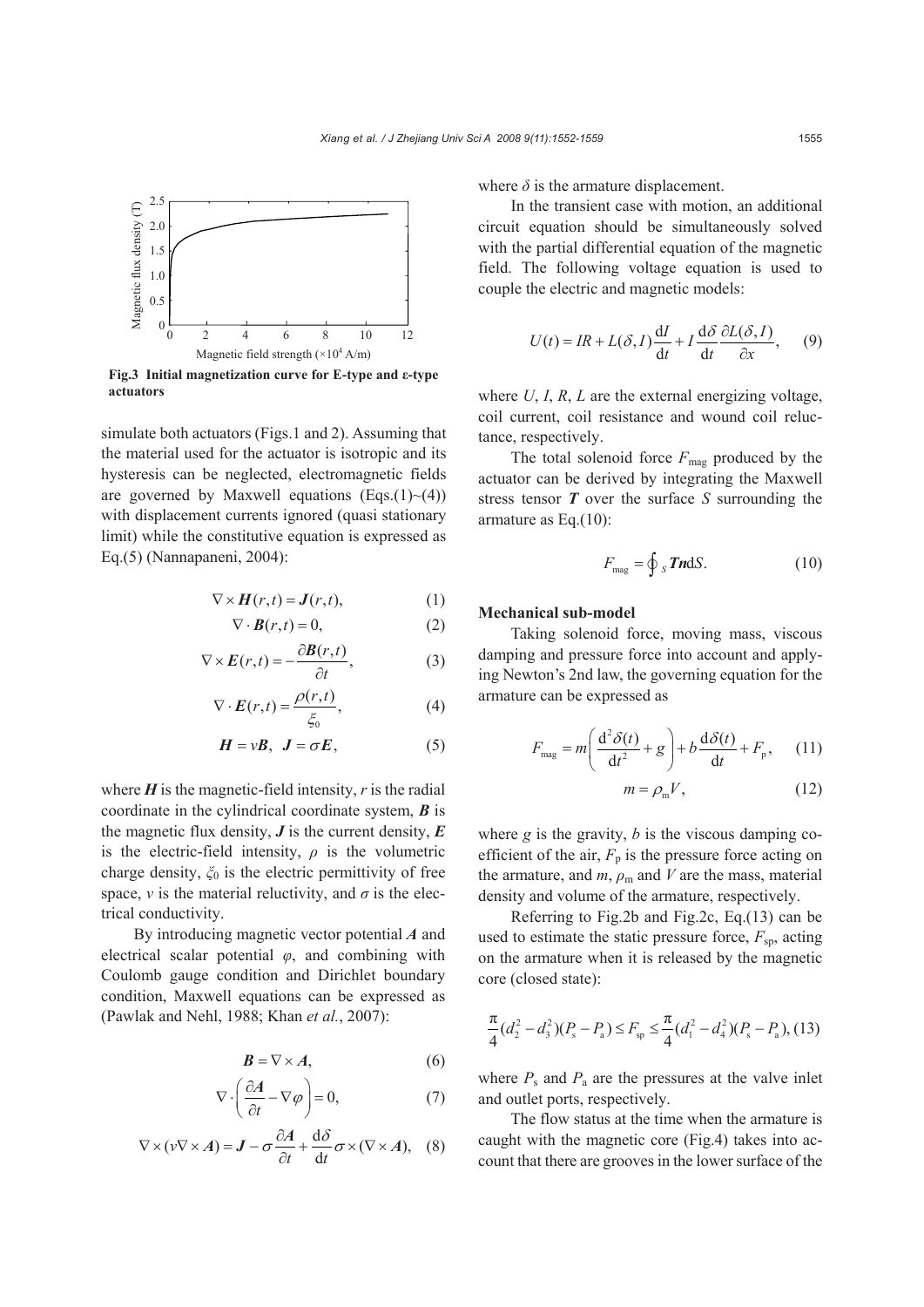magnetic frame and that the height of the magnetic core is a little less than that of the frame. Following Karidis and Turns (1982), we assumed that even when the valve was fully opened, there was still some clearance (about  $0.01~0.02$  mm) between the upper face of the armature and the lower face of the magnetic core shoulder. Owing to the fact that the clearance has the same magnitude as the small air gap length (0.05~0.10 mm), it can be assumed that the flow status during the armature movement (moving state) was the same as that when the armature was caught by the magnetic core (opened state). Therefore, the governing equation for static pressure force acting on the armature at the opened state has the same expression as that used for the dynamic pressure force acting on the armature. This pressure force can be obtained from the Navier-Stokes equations as

$$
F_{dp} = \frac{\pi (d_3^2 - d_4^2)}{4 \ln(1 + d_4 / d_3)} (P_s - P_a). \tag{14}
$$



**Fig.4 Flow status when valve is fully opened**

SIMULATION AND EXPERIMENTAL ANALY-SIS

#### **Static simulation and comparison**

For the steady-state force, constant current was adopted to excite the coil. The simulated static force-displacement and armature accelerationdisplacement characteristics of the two actuators are plotted in Fig.5 as lines of constant magnetomotive force (MMF) values up to 1000 A (magnetic saturation). The accelerations were obtained by dividing the simulated solenoid forces by armature weight.

When the air gap length is small, the steady static solenoid forces produced by the ε-type actuator



**Fig.5 Simulated force-displacement (a) and acceleration-displacement (b) characteristics for the ε-type (solid lines) and E-type (dashed lines) actuators described in Table 1** 

are larger than those produced by the E-type actuator (Fig.5a). However, as the air gap length increases, the steady static solenoid forces produced by the ε-type actuator tend to be lower. Actuators for ejector valves typically operate at saturation conditions and their stroke lengths are less than 0.1 mm (Khan *et al*., 2007). The steady static solenoid forces of both actuators are almost the same in these situations (Fig.5a). Because the armature weight is considerably reduced by the ε-type actuator (by 65% here), the steady state armature acceleration of the ε-type actuator is obviously larger than that of the E-type actuator. For example, when the air gap has a typical length of 0.08 mm and under an excitation of 1000 A, the solenoid force and armature acceleration produced by the ε-type actuator are 66 N and  $5.8 \times 10^4$ m/s<sup>2</sup>, compared with those of 70 N and  $2.2 \times 10^4$  m/s<sup>2</sup>, produced by the E-type actuator, respectively. This feature of the ε-type actuator will enable it to respond faster than the E-type actuator.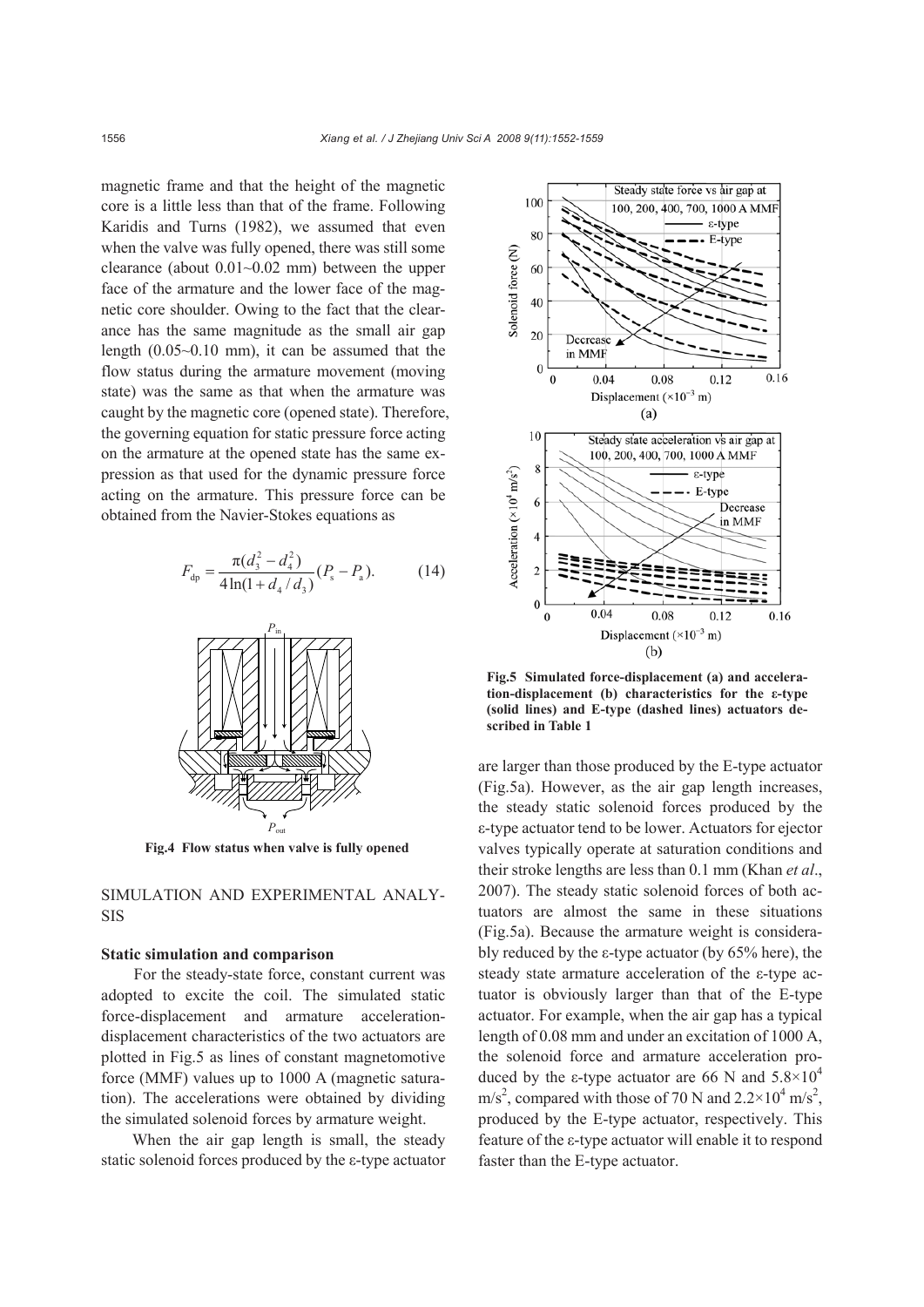#### **Experimental setup**

As the actuator stroke length is typically in the range of  $0.05 \sim 0.10$  mm, it is difficult and expensive to establish an experimental setup to accurately obtain the actuator force-displacement characteristics. Therefore, only a dynamic measurement setup was manufactured to validate the FEA model. Fig.6a shows the experimental setup used to detect the prototype valve dynamics. A laser sensor placed at its reference distance (150 mm) is used to detect the displacement of the armature. The hole in the bottom face of body III is turned large enough to ensure that the laser emitting from the sensor can pass through it and through the ventilated hole freely. Different work conditions can be easily realized by adjusting the regulator and the adjustable power supply. To avoid overheating the coil, a sophisticated energizing method (Seilly, 1979), integrated in the amplifier circuit (Fig.6b), is adopted to control the prototype valve. An adjustable parameter 10-kHz pulse width modulation (PWM) signal generated by NI/PCI-6251 multi-functional acquisition card is used to switch the power electronics.



**Fig.6 Experimental setup (a) and driving circuit (b) for prototype valve dynamics**

### **Dynamic simulation and experiment**

The dynamic characteristics of the ε-type actuator and the E-type actuator were compared with simulation results. For ease of comparison, constant exciting voltage is applied to the coil directly without any control strategy to make sure that the armature can be caught by the magnetic core. Initial conditions such as preload force, damping coefficient, etc., were all set to be the same for each actuator. The clearance between the contacted face of the armature and the magnetic core was experimentally set to 0.015 mm.

Fig.7 shows typical simulated sets of displacement curves for an ε-type actuator (solid lines) and a conventional E-type actuator (dashed lines). In particular, Fig.7a compares the effect of air gap length on the actuator movement when uniform exciting voltage (24 V) and preload force (13 N) are applied to both actuators. It clearly shows that the proposed ε-type actuator responds faster to the exciting signal than the E-type actuator. Quantitatively, RTs of the ε-type actuator at air gap lengths of 0.05 mm,  $0.08$  mm and  $0.1$  mm are decreased by  $22\%$ , 12% and 11%, respectively. Fig.7b compares the effect of external exciting voltage on the actuator movement when the same preload force is applied to both actuators. RTs of the ε-type actuator under exciting voltages of 24 V, 18 V and 12 V at 0.05 mm air gap length are decreased by 19%, 18% and 19%, respectively. Fig.7c compares the effect of preload force on the actuator movement when a uniform exciting voltage (24 V) is applied to both actuators. RTs of the ε-type under preload forces of 13 N, 20 N and 30 N at 0.05 mm air gap length are decreased by 20%, 19% and 22%, respectively.

Fig.8 shows the simulated (dashed lines) and experimental (solid lines) results of coil current and armature displacement for two fabricated prototype valves. The prototype valve in Fig.8a has an air gap length of 0.05 mm. It is excited by a 24 V, 0.3 ms pulse and operates under a pressure of  $2.5 \times 10^5$  N/m<sup>2</sup> (static pressure force is about 13 N). The prototype valve in Fig.8b has an air gap length of 0.07 mm and is excited by a 24 V, 0.8 ms pulse and operates under a pressure of  $3.5 \times 10^5$  N/m<sup>2</sup> (static pressure force is about 20 N). The oscillatory response of the experimental displacement curves occurring at the end of the armature movements (caught or released by the magnetic core) is caused by the frontal collisions between the armature and the magnetic core (or body III). This feature helps the valve open (or close) quickly when operating at high speed. The simulation results show a good agreement with the experimental results.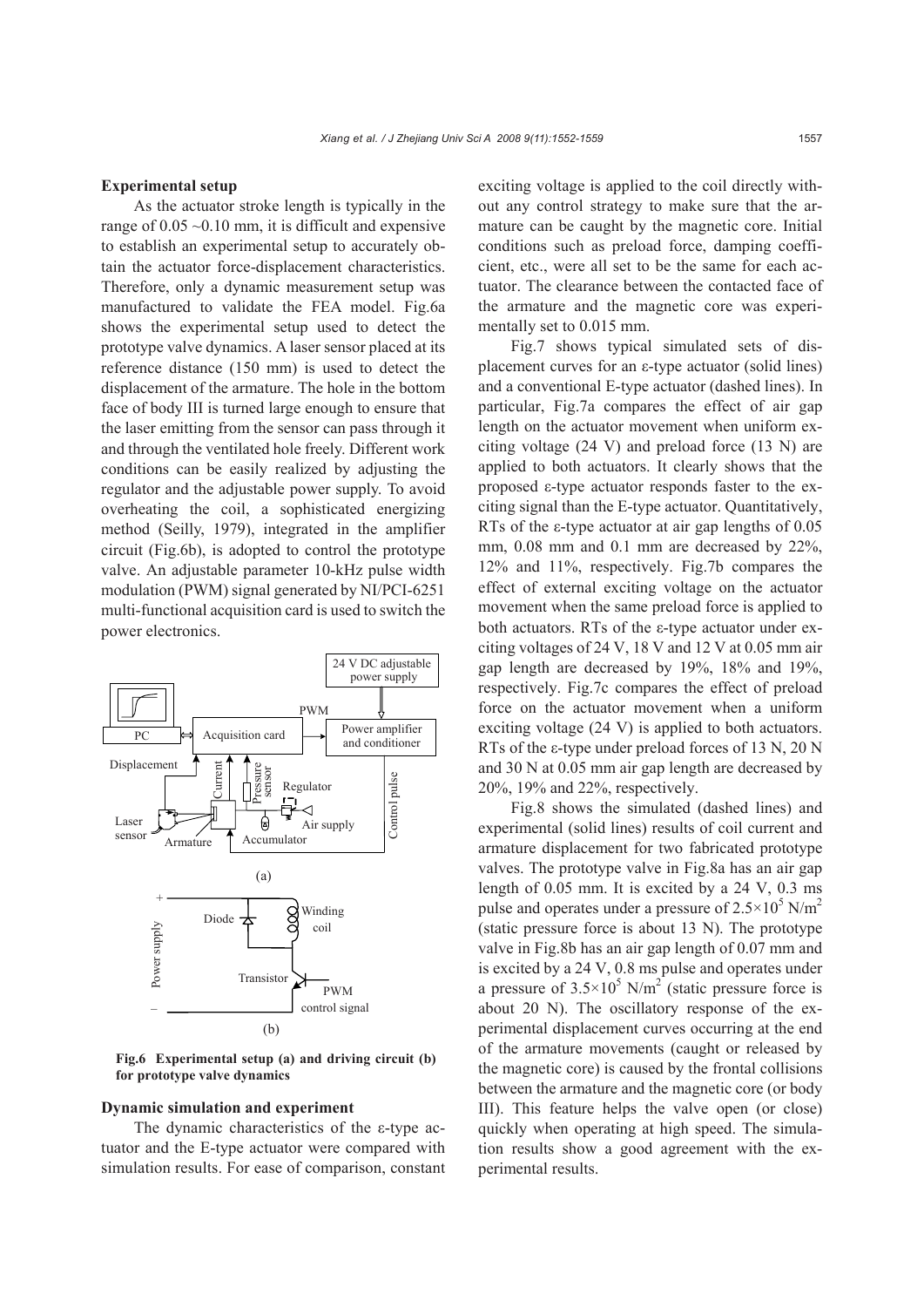

**Fig.7 Simulated displacement curves for an ε-type actuator and an E-type actuator used for comparing the effects of air gap length (a), external exciting voltage (b) and preload force (c) on actuator dynamics** 

# **CONCLUSION**

Balancing increasing solenoid force and decreasing armature acceleration is a critical problem in improving the dynamic response of high-speed electro-pneumatic valves. In this paper, we have proposed a solution to this problem by developing an



**Fig.8 Simulated and experimental results of coil current and armature displacement response following (a) a 24 V, 0.3 ms pulse with a 0.05 mm air gap length and (b) a 24 V, 0.8 ms pulse with a 0.07 mm air gap length under different work conditions** 

ε-type actuator. Simulation results showed that the proposed ε-type actuator achieved a reduction of almost 65% in moving mass weight without a significant loss of steady state solenoid force in the actuator. This enabled the ε-type actuator to respond much faster than the conventional E-type actuator. In particular, it showed a 20% decrease in the RT to the external exciting signal under different work conditions. Experimental results from prototype valves validated the results of the simulations. The principle of the proposed ε-type actuator represents a new approach to further optimization of the design of high-speed electro-pneumatic ejector valves.

#### **References**

Ertl, M., Kaltenbacher, M., Mock, R., Lerch, R., 2003. Numerical analysis of fast switching electromagnetic valves. *The International Journal for Computation and Mathematics in Electrical and Electronic Engineering*,